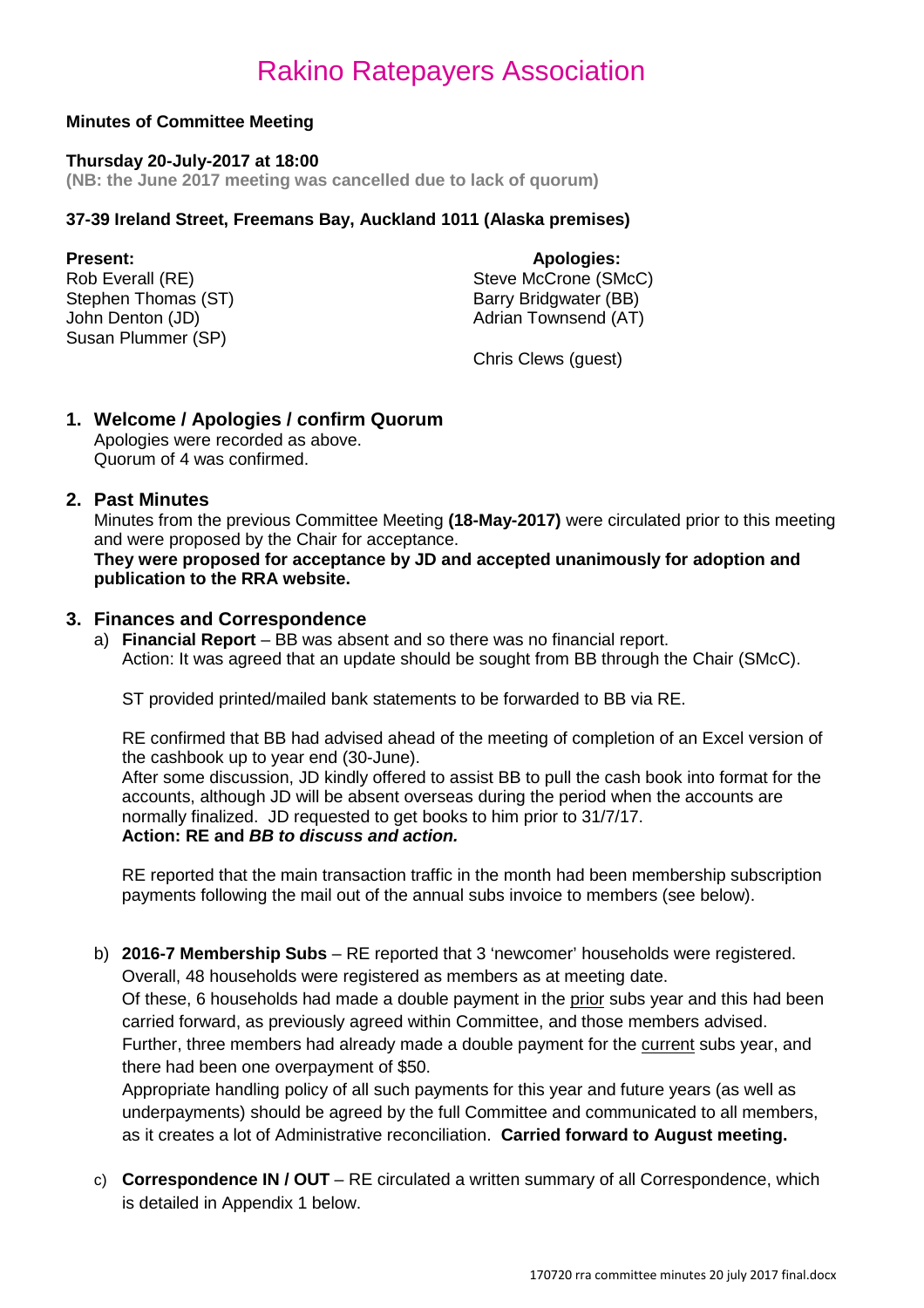#### **Actions arising** (if not already in actions summary below):

- Discussion with Mark Lockhart and John Mackenzie over nomination of Environmental Officer (EO) for Rakino (prior to October members meeting). Committee to liaise.
- Monitor response of Auckland Council to roading maintenance concerns and community feedback.
- Photos of SeaLink ferries in operation to be sought and forwarded to their marketing team via RE.

### **4. Community Hall Sub Committee**

The sub-committee is Stephen Thomas, Sue Plummer and Chris Clews. ST and SP were not able to provide an update on progress and CC was unable to attend this meeting. It was agreed that there was valuable input still to be sought from well-informed islanders. A sub-committee update is requested for the next meeting in August*.*

### **5. Sub-Committee (or Champion) for:**

- Entertainment and Events - Environment - Infrastructure - Funding / Grants

The RRA Anniversary date falls on 09-Oct-2017 marking 50 years.

#### **The Labour Weekend Fair will be held on Sunday 22nd October.**

ST agreed to sit down with Stacey and construct a framework document to give some outline and detail to the proposed event, which it is intended should be organized through a sub-committee. JD reminded the Committee of the verified opportunity for aerial photography, whether shot from a plane or perhaps a drone-mounted camera, although an aerial photographer has not yet been found.

**Action: ST and framework document for circulation**

### **6. Review of Action Summary and Work in Progress**

See following – individual actions updated and new ones added.

#### **7. New Business**

No new business was tabled**.**

#### **8. Newsletter – next issue** Committee to contribute all ideas to the Chair.

#### **9. Next Meeting Dates**

**Thursday 17-Aug-2017**– venue yet to be advised as ST is away on vacation. **Thursday 21-Sep-2017** – Alaska premises, Ireland Street, Freemans Bay.

The meeting closed at 19:35.

#### **NB: Future Committee absences notified:** (ST - absent for most of August on vacation)

(JD - absent: 26 Sept - 2 Oct; 8 Oct - 31 Oct)

Meetings default to the third Thursday each month, unless by prior change, starting promptly at 6:00 pm – please diarise.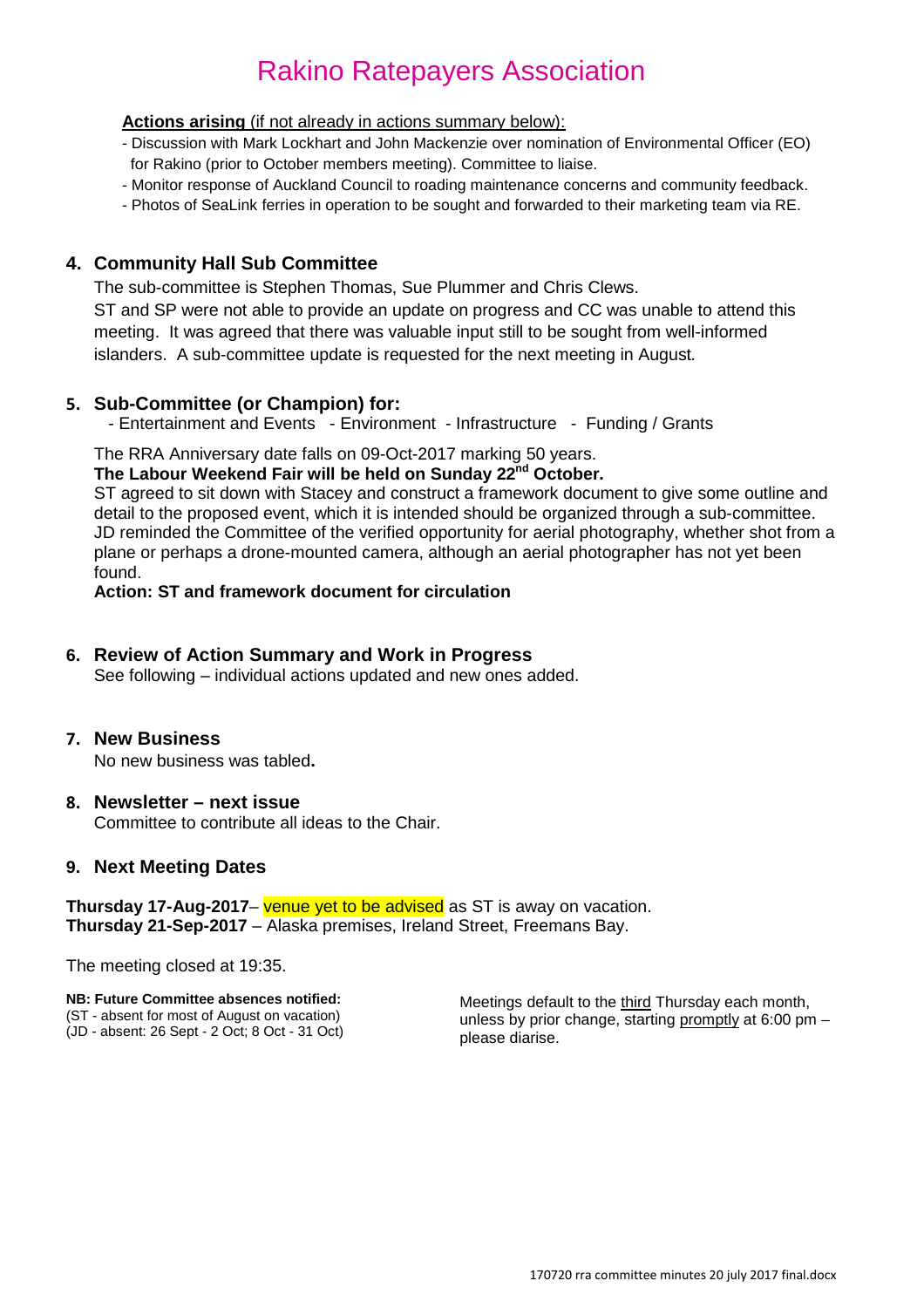### **Appendix 1: Correspondence Summary since last meeting (key items only)**

#### 26-May - Adam Tallentire, Belaire Ferries:

Thanks for those comments Kevin.

Rakino really is an interesting service with the two differing needs of the permanents and weekenders. While commercially it makes sense to chase the numbers and please the weekenders there is that need to provide "way of life" features that allow Rakino to exist and have the culture that makes it what it is.

I will discuss with AT, see what feedback we can garner and let you know how we get on.

On a side note I would like to thank you both for raising the issue and being able to discuss it in such a positive and objective manner. Some parts of our service can become very emotional for people. Regards

Adam Tallentire Belaire Ferries Ltd Ph: 09 416 6344 www: [www.belaire.co.nz](http://www.belaire.co.nz/)

#### [This issue remains pending further advice from Adam]

#### 26 May – Rakino Plague Skink action – summary circulated – latest from 12-July...

Hi Josh, Kevin H, Kevin W, Stephen, John and Judy,

I have been meaning to forward you this email and attachment for a little while now. This is the last site report for the Plague Skink incursion on Rakino.

We are pretty much finished this response, so thank you very much for your help here as we simply could not have done this without your help and support.

We do need to come over in the next few weeks and pick up the gear that we used as part of this response. Relating to this however, there are a number of items that if any of you would like to have on the island, we are happy for you leave for you. These are;

- Several large rolls of polythene some unused, and some used as part of the fence.
- About 20 x 1.8 metre metal warratars.
- A 550 metre coil of high tensile fencing wire.
- Several bags of shade cloth clips (for holding shade cloth onto a wire)

If you would like any of these items, please let me know, and I'll leave them stacked on site for you to pick up, and let you know when they are ready. If more than one person puts up their hand I'll just leave you guys to sort this out between you ... We would also like to hold a BBQ, probably down at the main wharf community building, to thank you for your help with this work. Would you please be able to let me know what days and times would suit you guys best, and we will try and match a date for this.

Both of the above (removal of gear and BBQ) will be sometime in the next month or so, so dates in this timeframe would be great.

Thanks again for your help, and I look forward to hearing from you. Kind regards,

#### Malcolm.

**Malcolm Harrison | Senior Regional Biosecurity Advisor – Animals Environmental Services**

DDI 09 8904078 Mob 021 241 6736 Auckland Council, Level 2 Bledisloe House, 24 Wellesley Street, Central Auckland 1010

#### Reply from Kevin Hester 12-July:

#### Hi Mal,

Thx for all your great assistance over the last weeks, the response has been wonderful.

I attended a public meeting at Waiheke Council Buildings last week where we discussed disaster relief.

One of the issues was having a store of tarpaulins or polythene for use in an emergency, perhaps after storms or roof damage perhaps from high winds.

I would like us to start accumulating resources for this purpose to be stored somewhere, perhaps the Hall and both the polythene and the warratahs and ties would be great for this purpose, thereby kept for the common good. Anytime for the BBQ suits me Best

Kevin Hester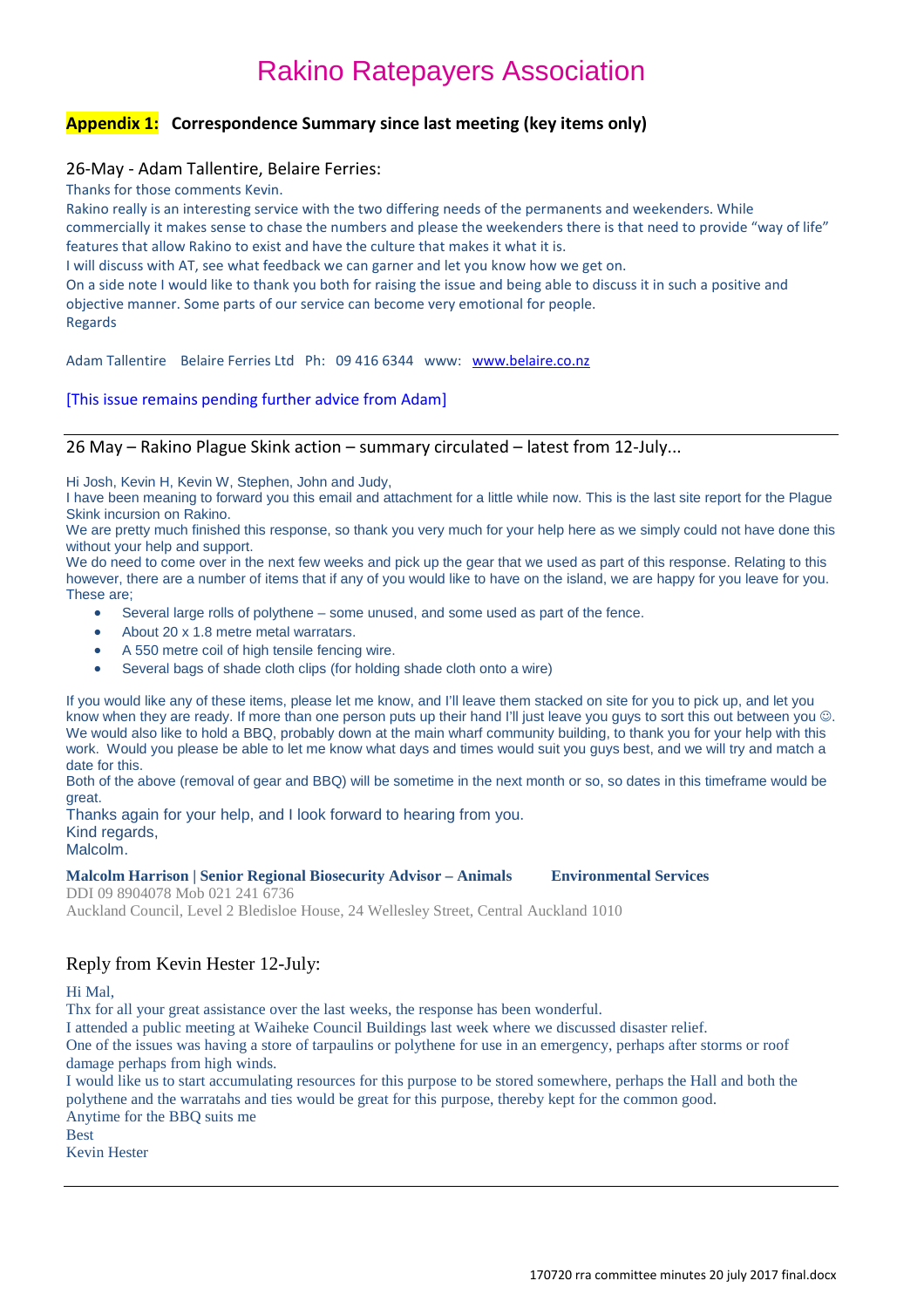#### 29 May – Rakino Trust (to John Vague)

#### Hi John -

You will see that we are still having problems with BNZ in getting the funds for Rakino Trust.

I did receive a telephone call on Friday afternoon from a new person at BNZ who had been given the job. She is going to check with her supervisor as to what steps need to be taken to close the account.

The Term Deposit is due to mature on 14 August 2017 so we will keep following up to get some action before then.

#### **Hohepa Chartered Accountants Limited**

Business Advisory, Accounting and Tax Specialists **Kathy Hohepa** B.Com C.A.

Manager

42 Spinnaker Drive Phone (09) 834 3712 Mobile 027-488-1042 Fax (09) 834 3714 [kathy@hohepa.co.nz](mailto:kathy@hohepa.co.nz) [www.hohepa.co.nz](blocked::http://www.hohepa.co.nz/)

[This is for information only, as the Trust is not under the control of RRA but separate trustees. The next step will be for funds to be reinvested following the maturity date]

31-May Waiheke Local Board e-Bulletin – circulated to the Committee

#### 06-Jun – Kevin Wragge and John Mackenzie in correspondence with Claire Warren regarding Myrtle Rust

'Good morning Claire.

I've included John Mackenzie in this response and Rob Everall who is deputy Chair of the Rakino rate Payers Association. John is Rakino's conservation guru with a deep passion for the Islands wellbeing.

John will phone to discuss the issue further although if you could provide information for dissemination by the Association that would ensure the community is fully acquainted with the problem and what can be done to mitigate/prevent spread. Kevin Wragge

From: Claire Warren [\[mailto:cwarren@doc.govt.nz\]](mailto:cwarren@doc.govt.nz) **Sent:** Friday, 2 June 2017 1:40 PM **To:** [onewhero@orcon.net.nz](mailto:onewhero@orcon.net.nz)

**Subject:** Myrtle Rust and planting on Rakino Island etc

Kia ora Kevin,

Keith Gell has passed your details to me. I'm co-ordinating the myrtle rust response for the inner Gulf, and I just wanted to touch base with you about any native plant nursery or planting activities you have going on on Rakino Island.

As you are probably aware Myrtle Rust, a fungal pathogen affecting native and exotic plants in the myrtle family, has been discovered in Kerikeri, Taranaki and more recently the Waikato. DOC and MPI are currently working on the theory that it arrived in a recent storm event in the Taranaki, and it has spread to Kerikeri and the Waikato via the nursery trade. Given that pohutukawa, manuka and kanuka are myrtles that are key species in restoration programmes, DOC is closely monitoring activities so as to avoid inadvertent spread of the rust.

To cut a long story short, here in Auckland propagating and planting myrtles is still OK, as long as certain anti myrtle rust hygiene protocols are followed.

That's why I wanted to have a chat – just to see if you're propagating any pohutukawa and manuka as you had planned on your June 2015 plant list, whether you are planning to plant any myrtles obtained elsewhere, and to outline some simple steps you can take to avoid spread of the rust.

Will you please give me a call on 027 236 4401 so we can talk about this? Many thanks Kevin,

Claire

#### **Claire Warren**

Acting Senior Ranger, Biodiversity—*Kaitiaki Matua, Kanorau Koiora* Department of Conservation—*Te Papa Atawhai* M: +64 27 236 4401

#### **North Head Office**

18 Takarunga Road | PO Box 32 026, Devonport 0744 T: +64 9 445 9142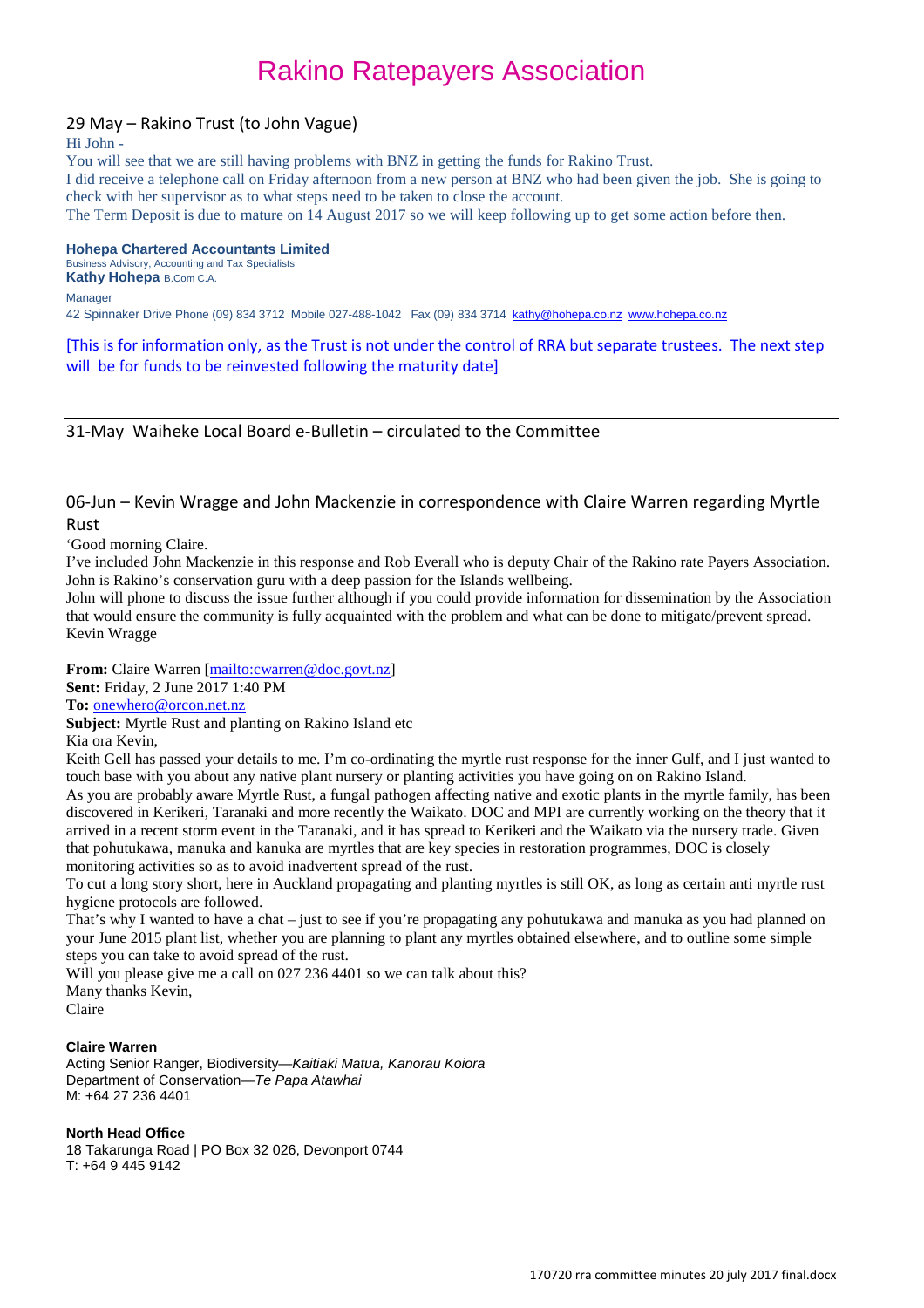06-June and 09-June – Kevin Wragge forwarded photos of island road verges and parking to Jodee McKay of Akl Transport. Jodee responded 11-July (had been away on leave).

Notification of Gulf Island Trust Meeting 20-July-2017 – circulated to Committee

14-June from Brian Shields – notification that replacement sign for the end of Askew Avenue is available to be installed to replace the damaged one. Chris Clews notified.

16-June – RE fielded an enquiry regarding Moorings from Scott Peters, referred him to the Harbour Master

19-June – Notice received from Lifepak regarding the defibrillator (no action at this stage, info only)

### **Physio-Control Lifepak 1000 Recall FA274 Update**

Dear Valued Customer,

We consider it is timely to bring you up to date with the status of the current recall on the Lifepak 1000 devices.

The manufacturer, Physio-Control, has identified the cause of the issue. They are currently manufacturing the replacement parts required for the devices and scheduling training for those undertaking the recall work.

As yet we have not received a date as to when these parts will be distributed but have been led to believe this will be in the very near future.

During the time between us being advised of this recall and now we have put in a large amount of work in the planning and logistics of what we need to do as soon as the parts are available and are ready to act once we have received the required materials.

We apologise for the time delay between you being notified of this recall and the work being undertaken, this is unfortunately beyond our control, but be assured we are pressing the manufacturer to get this under way as quickly as possible.

For those that have completed and returned the appropriate paperwork we thank you for attending to this and ask that those that have not please get this to us as soon as possible so we can finalise our planning. In the interim, please continue the checks recommended in the recall documentation, once recall work has been completed there will be a sticker placed on the device to indicate this and you will be able to revert to the original check regime.

Thank you for your patience in this matter,

#### **Donald Brightwell**

#### **Service Manager | MedXus Limited |**

**A:** Unit 4, 100 Fitzgerald Avenue, Christchurch 8011 **|** PO Box 640, Christchurch 8041, New Zealand **| FP:**  0800 937 346 | **T:** +64 (3) 365 7403 | **F:** +64 (3) 365 7409 |

26-June – notice of the 2017 Hauraki Gulf Forum's **Hauraki Gulf Marine Park Seminar** - September 6 at Auckland Museum – Booking required. Circulated to Committee.

5-July –RE issued new year Subs invoice \$35 to full membership circulation. Also issued notice to six households to confirm prior double payment in previous subs year, carried forward and so payment not sought for this year 2017-8.

11-July – Sealink marketing asked for photos of Rakino to be used on their website – circulated to Committee.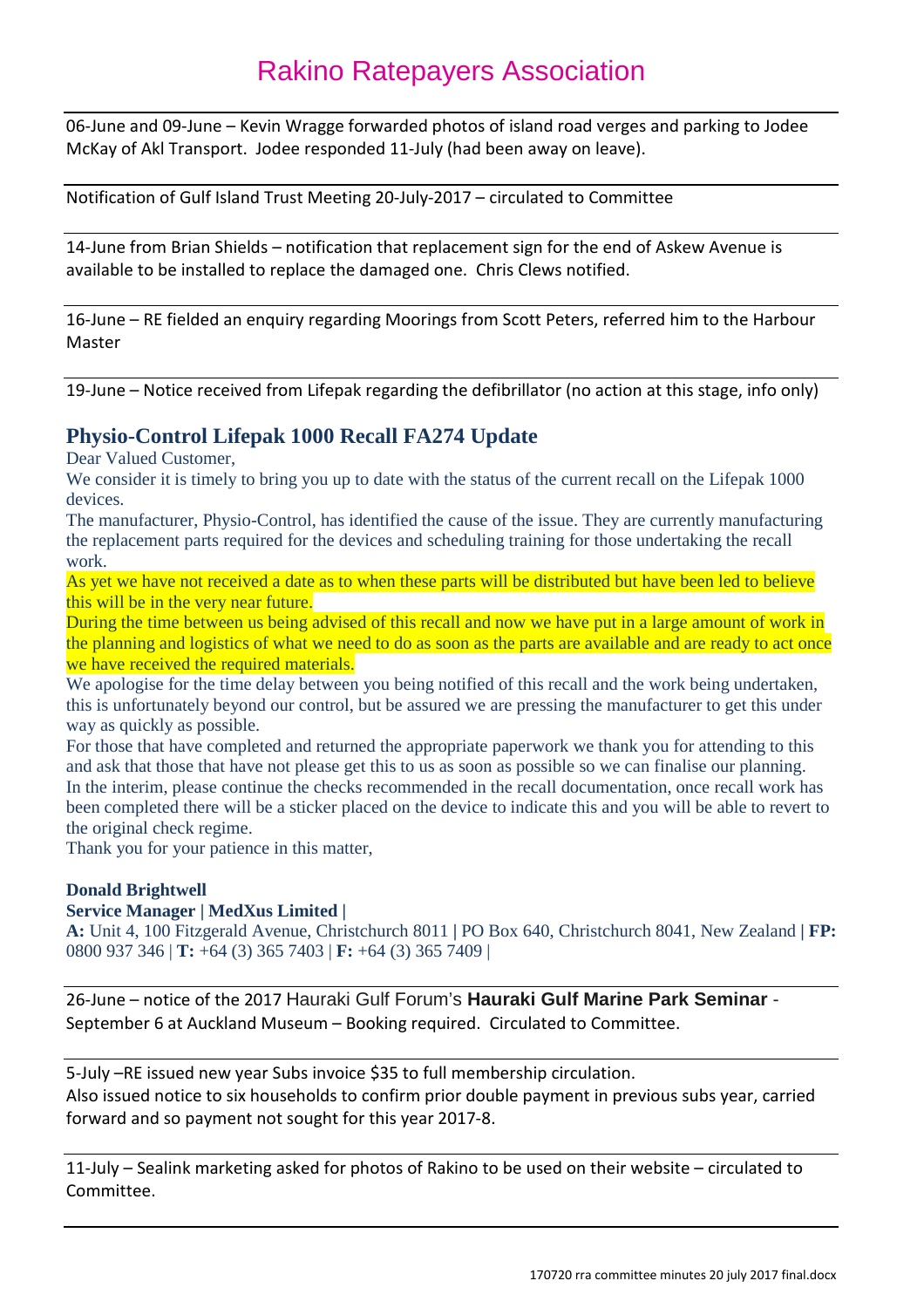## **Action Summary and Work in progress**

| Escalation of roading and drainage issues to AkI Transport, already instigated<br>privately (see correspondence section appended).<br>Committee to liaise with AkI Transport to follow through and improve working<br>dialogue. | <b>Committee</b><br>ongoing                         |
|---------------------------------------------------------------------------------------------------------------------------------------------------------------------------------------------------------------------------------|-----------------------------------------------------|
| Expand on the outline 'way we do things round here' code for Rakino - AT agreed<br>to ask wife, Tania, to give some thought to expanding this document.                                                                         | <b>AT</b>                                           |
| Commence regular reporting.<br>Finalisation of RRA Accounts for FYE 30-June 2017<br>Implementation of Accounts Review recommendations.                                                                                          | <b>BB</b>                                           |
| Liaise with Kevin Wragge to offer support for the Environmental Grant if needed/as<br>requested.                                                                                                                                | BB                                                  |
| Development of strategic plan (inc. items raised in the AGM) and key strategic<br>threads (e.g. Environmental; weed eradication; etc.) and major focal areas from<br>Survey.                                                    | <b>Committee</b>                                    |
| Committee to progress formation of Funding/Grant Sub-Committee to underpin<br>RRA Strategy and improve leverage from available funding sources.                                                                                 | <b>Committee</b>                                    |
| Assemble calendar of annual community funding rounds and points of<br>contact/reference (summary in March 2017 minutes)                                                                                                         | BB                                                  |
| Review of Rakino Budget data sourced by PW from AKL Council - this also fits with<br>the formation of a Funding/Grant Sub-Committee noted above                                                                                 | <b>Committee</b>                                    |
| Determine initiatives to increase membership - to be brainstormed (50/100, etc.)                                                                                                                                                | <b>Committee</b>                                    |
| Investigate grant options for seating at viewpoints (carried forward) plus<br>replacement of Sandy Bay seating (raised at AGM) - carried forward for inclusion<br>under Funding/Grant Sub-Committee focus                       | <b>Committee</b>                                    |
| <b>STANDING ITEM:</b> generate copy for potential inclusion in the Rakino News.                                                                                                                                                 | <b>Committee</b>                                    |
| Consider future island social events - new sub-committee to be formed                                                                                                                                                           | <b>Sub-Committee</b>                                |
| Consider 50 <sup>th</sup> Anniversary celebration of RRA - sub-committee to be formed, to<br>consider an event on Labour Day weekend 2017. CARRIED FORWARD                                                                      | Committee ><br><b>Sub-Committee</b>                 |
| Elect Chairperson.<br>Review data and progress discussions regarding Community Hall options within<br>TOR, first stage.<br>First report due end-June 2017 (delayed).                                                            | <b>Community Hall</b><br><b>Sub-Committee</b>       |
| Fire Training – Winter 2017 - Hank and Bev to liaise with Rory and advise of any<br>support they need from RRA. SP to liaise on behalf of the Committee                                                                         | HP & BP<br><b>SP</b>                                |
| Action the recommendations of the Financial Reviewer for 2015-6 accounts.<br>Effective from January 2017 - carried forward.                                                                                                     | JD / BB                                             |
| New Financial Reviewer to be identified if requirement is confirmed.                                                                                                                                                            | <b>JD &gt; Committee</b>                            |
| Progress Rhamnus strategy with DoC                                                                                                                                                                                              | <b>Mark Lockhart</b><br>(or new EO if<br>appointed) |
| Submit written perspective on Environmental priorities for Rakino.<br>To join future Committee meetings as necessary.                                                                                                           | ML (or new EO if<br>appointed)                      |